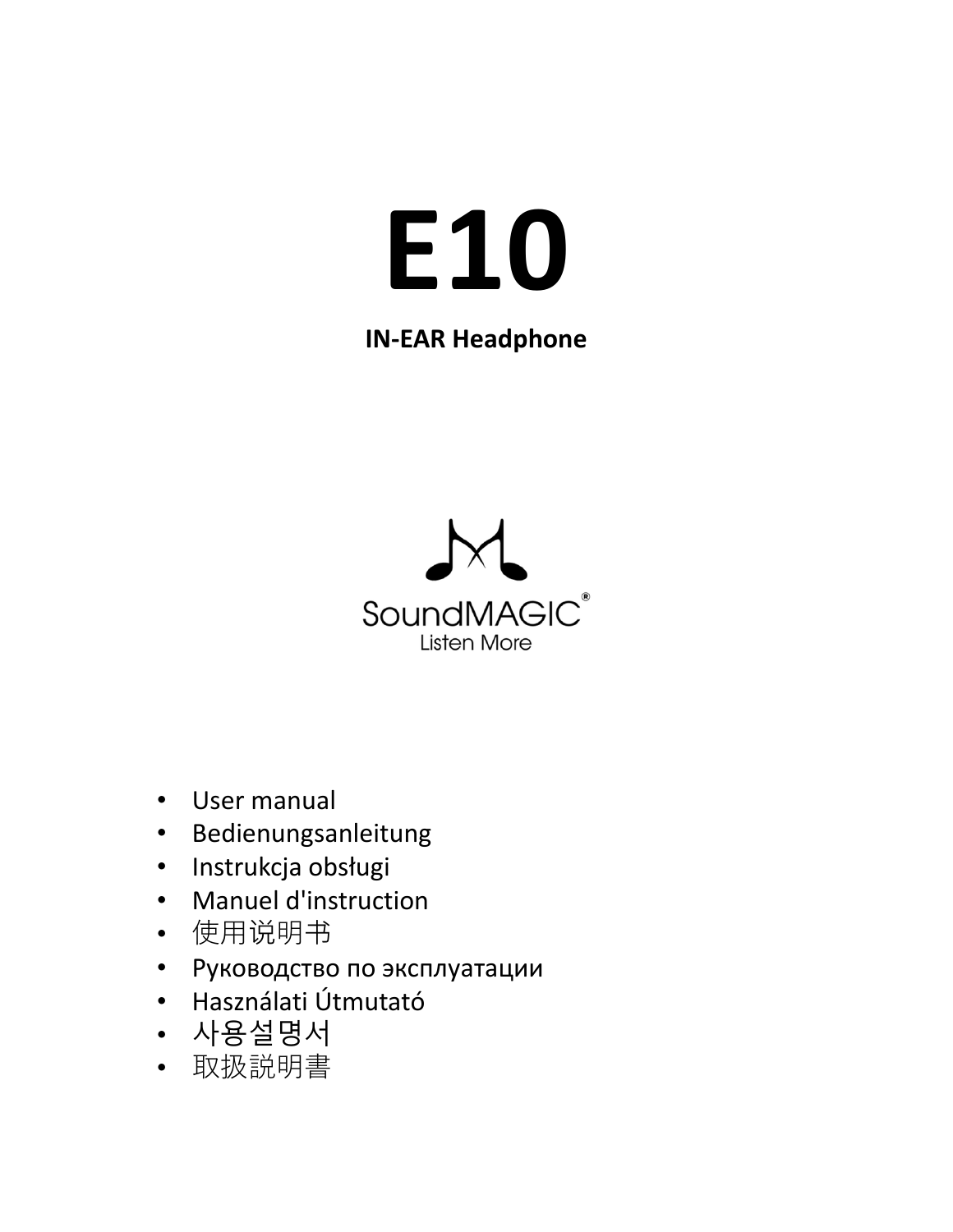#### **SPECIFICATIONS**

| <b>Brand</b>                           | SoundMAGIC                                                                                                                                                     |
|----------------------------------------|----------------------------------------------------------------------------------------------------------------------------------------------------------------|
|                                        |                                                                                                                                                                |
| <b>Product Type</b>                    | Earphones                                                                                                                                                      |
| Colour                                 | Silver                                                                                                                                                         |
| <b>Feature Keyword</b>                 | Comfortable, Ear Canal, In Ear, Lightweight, Noise Isolation, Portable                                                                                         |
| <b>Recommended Use</b>                 | Digital audio player, Portable audio system                                                                                                                    |
| <b>Manufacturer Warranty</b>           | 1 Year                                                                                                                                                         |
| <b>Included Accessories</b>            | 3 pairs dome shaped silicone eartips (S/M/L), 3 pairs flat silicone eartips<br>(S/M/L), 1 pair Double Flange silicone eartips (M), Cable clip, Travel<br>pouch |
| <b>Part Number</b>                     | E10-SVBK                                                                                                                                                       |
| <b>GTIN</b>                            | 6949379000409                                                                                                                                                  |
| <b>Headphone Fit Type</b>              | In-Ear                                                                                                                                                         |
| <b>Headphones Type</b>                 | Headphones - binaural                                                                                                                                          |
| <b>Cable Entry</b>                     | No                                                                                                                                                             |
| <b>Cable Length</b>                    | 1.2 <sub>m</sub>                                                                                                                                               |
| <b>Connector Angle</b>                 | Straight                                                                                                                                                       |
| <b>Connector Type</b>                  | Headphones (3.5 mm stereo jack)                                                                                                                                |
| <b>Detachable Cable</b>                | No                                                                                                                                                             |
| <b>Driver Size</b>                     | 10mm                                                                                                                                                           |
| <b>Driver Type</b>                     | Dynamic                                                                                                                                                        |
| <b>Connectivity Technology</b>         | Wired                                                                                                                                                          |
| <b>Earcup Design</b>                   | No                                                                                                                                                             |
| <b>Frequency Response</b>              | 15Hz - 22kHz                                                                                                                                                   |
| <b>Headphones Form Factor</b>          | In-Ear                                                                                                                                                         |
| <b>Headphones Technology</b>           | Dynamic                                                                                                                                                        |
| Impedance                              | 46Ω                                                                                                                                                            |
| <b>Number of Drivers</b>               | Single Driver                                                                                                                                                  |
| Sensitivity                            | 100dB                                                                                                                                                          |
| Sound Isolation (dB)                   | No                                                                                                                                                             |
| <b>Sound Output Mode</b>               | Stereo                                                                                                                                                         |
| <b>Smartphone Compatibility</b>        | No                                                                                                                                                             |
| <b>Smartphone Controls</b>             | No                                                                                                                                                             |
| <b>Total Harmonic Distortion (THD)</b> | No                                                                                                                                                             |
| <b>Wireless Technology</b>             | No                                                                                                                                                             |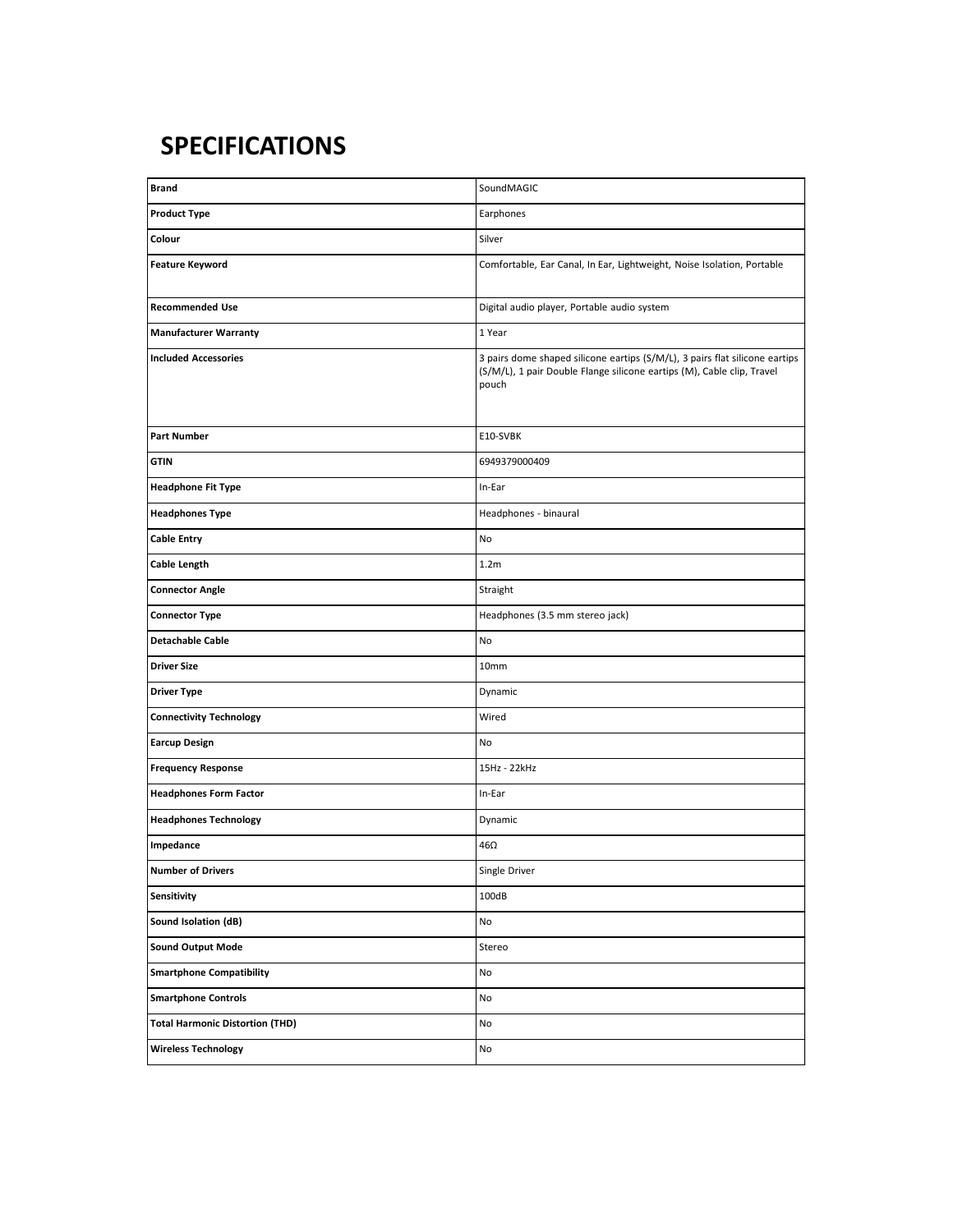## **SoundMAGIC E10 Features**

- •Unique, all metal earphone construction
- •Powerful bass balanced with superb musical detail
- •Comfortable fit and distinctive design
- •Robust metal earphone built to last
- •Tangle-free twisted cable

# **Package Includes**

- •SoundMAGIC E10 Earphones in Black & Silver
- •3 pairs dome shaped silicone eartips (S/M/L)
- •3 pairs flat silicone eartips (S/M/L)
- •1 pair Double Flange silicone eartips (M)
- •Cable clip
- •Travel pouch